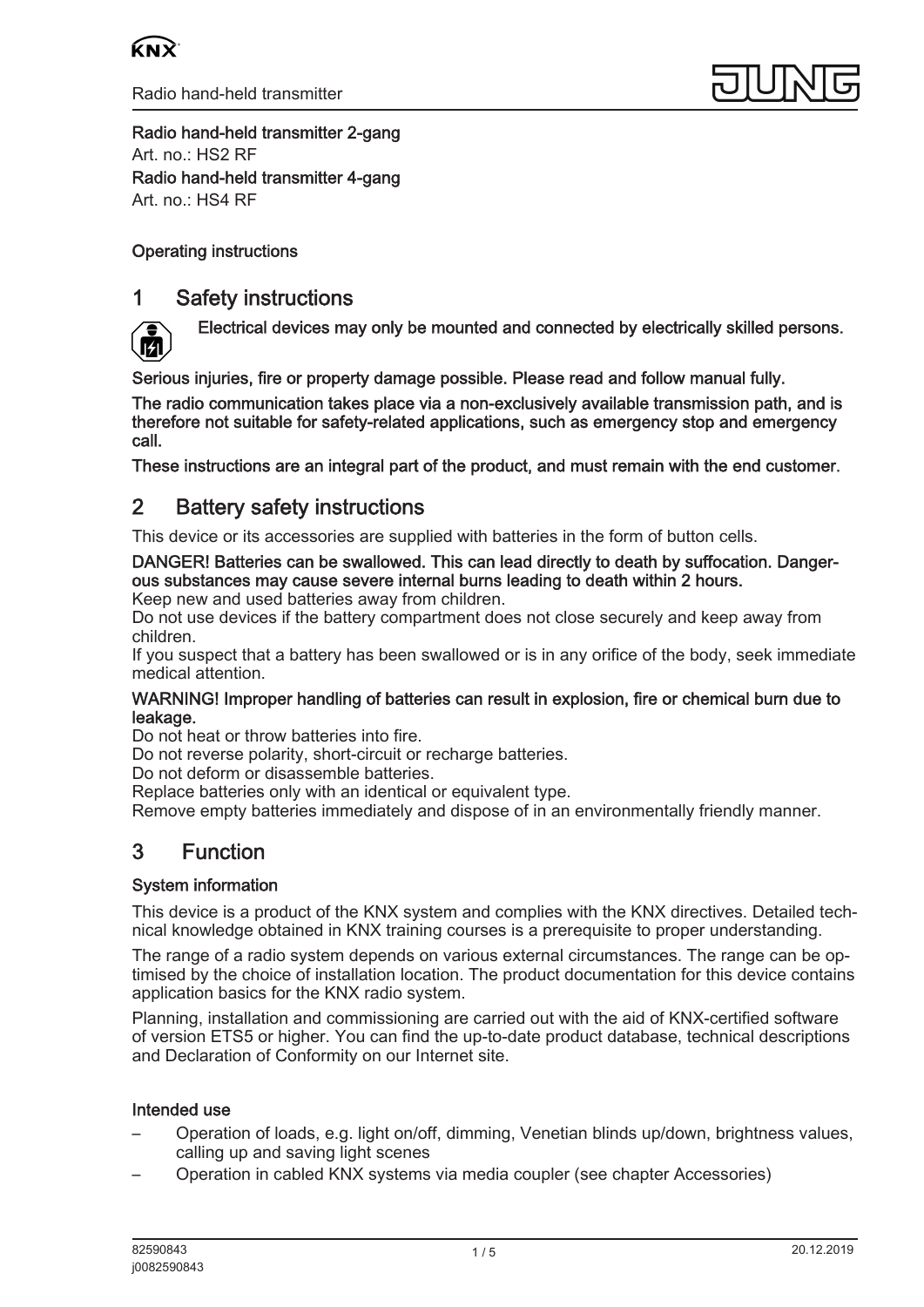



### Product characteristics

- The pushbutton functions switching, dimming, controlling blinds, value transmitter, calling up moods, etc.
- Two or four button pairs for rocker or push-button function
- Two-colour LED to display actuation, sending status and actuator feedback
- Battery-powered device
- $\lceil i \rceil$ To ensure good transmission quality, keep a sufficient distance from any possible sources of interference, e.g. metallic surfaces, microwave ovens, hi-fi and TV systems, ballasts or transformers.

### Energy saving mode

The device switches to the energy saving mode after a preset time. In energy saving mode, the LEDs remains switched off. During operation, the energy saving mode is exited.

 $\vert \cdot \vert$ Operations from the energy saving mode are executed immediately.

#### Semi-bidirectional mode

Battery-operated KNX RF devices work in semi-bidirectional mode. If this device is not the only control panel, we recommend the use of the "Rocker function", as otherwise two button-presses may be necessary for operation.

## 4 Operation



Figure 1: Radio hand transmitter 2-gang and 4-gang

- (1) Status LED
- (2) Release the

### Operating a function or load

- Switch: Short press on button.
- Dim: Long press on the button.
- Move Venetian blind: Long press on button.
- Stop or adjust Venetian blind: Short press on button.
- Call up light scene: Short press on button.
- Save light scene: Long press on button.
- Set value: Press button briefly.

### LED function

The two-colour LED (1) indicates actuations, sending status and actuator feedback. The colour assignment may deviate or the function may sometimes be invisible, depending on the programming.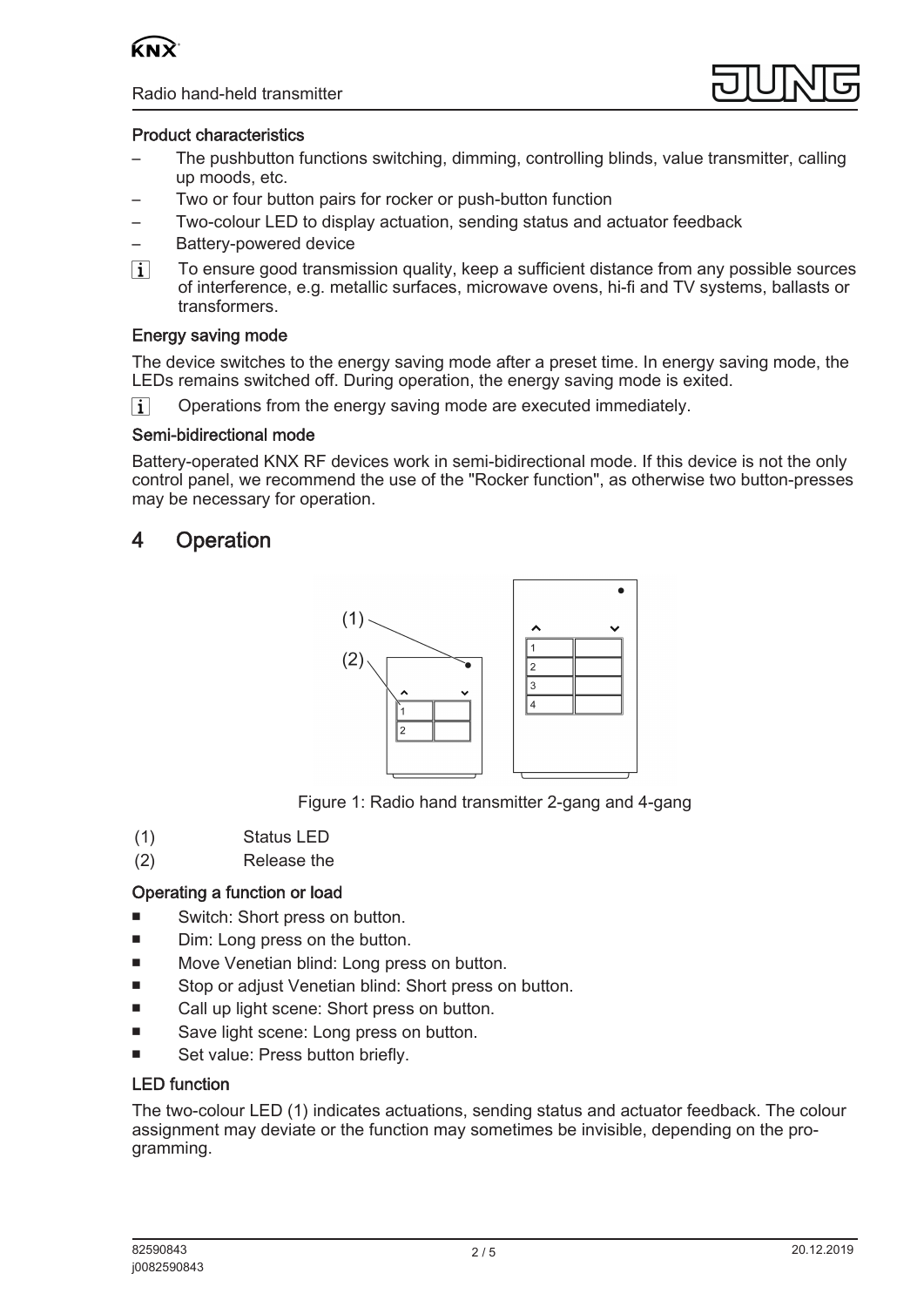

Figure 2: LED function

Phase 1: Actuation/sending display (red) or low battery level (flashing) Phase 2: Actuator feedback (red/green) or sending error (flashing)

# 5 Commissioning

## Inserting the battery

The battery is included.

- $\boxed{1}$ Obey the battery safety instructions.
- Unscrew the battery compartment on the back of the hand-held transmitter. Use a small flat head screwdriver or Phillips screwdriver PH1 for this.
- Keep contacts of batteries and device free of grease.
- Apply battery to the positive contact of the battery holder. Observe polarity: the positive pole of the battery must be at the top.
- Press gently on battery to snap it in.
- Close and screw the battery compartment with max. 0.3 Nm. Hand-held transmitter is ready for operation.

## Load the address and the application software

Project design and commissioning with ETS5 or more recent.

If the device does not contain any application software, or the wrong application software,  $\vert i \vert$ then the Status LED (1) flashes slowly in red and green for 3 seconds after a buttonpress.

The Prog (Figure 3) button can be pressed with a thin wire or paper clip through the hole in the battery cover.



Figure 3: Button Prog

- Press the **Prog** button.
	- The Status LED (1) flashes red.
- Load the physical address and domain address into the device. The status LED goes out.
- Write the physical address and domain address on the inner side of the battery compartment lid.
- Load the application software into the device.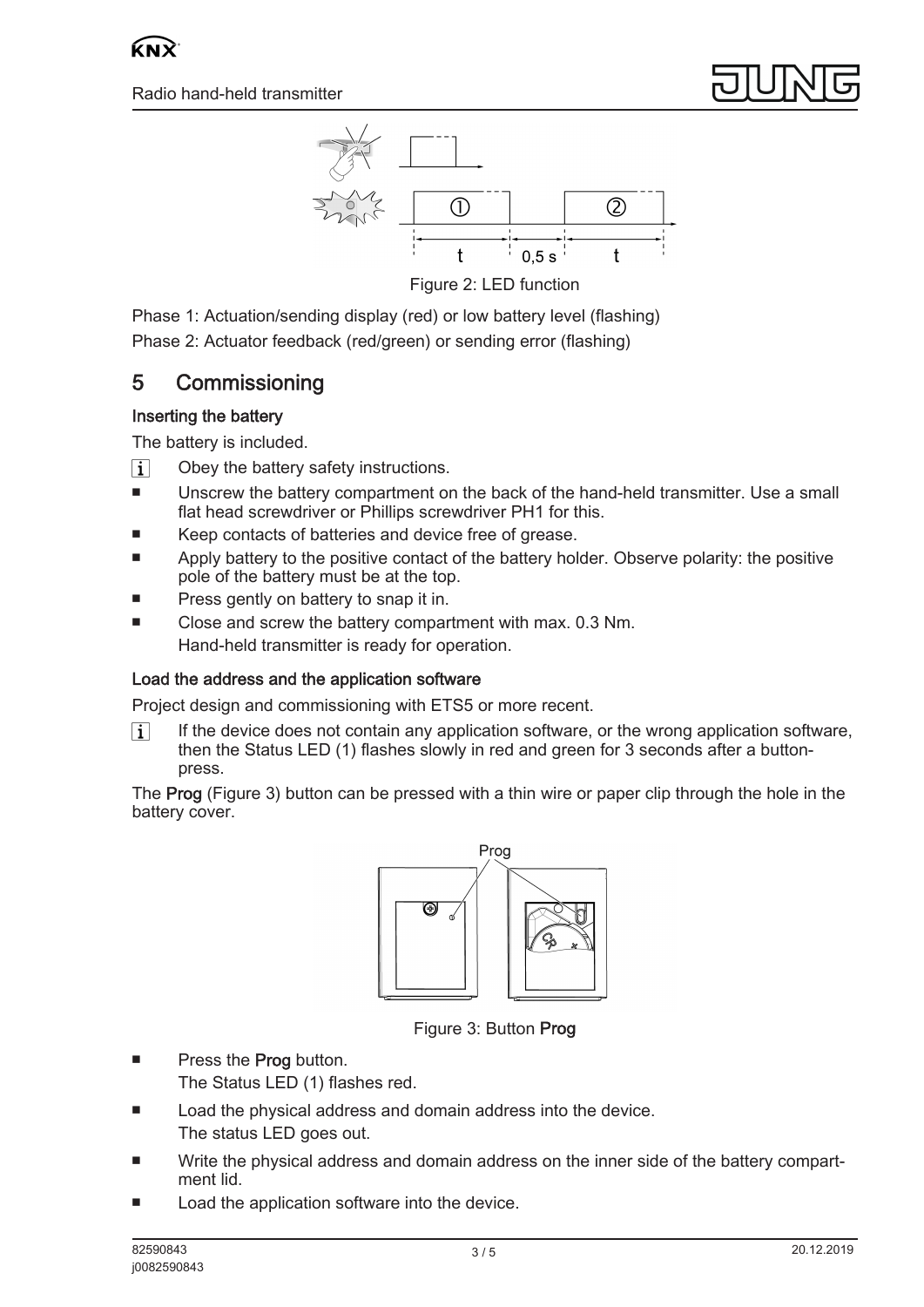



 $\lceil \cdot \rceil$ Before updating the system software or changing the application software, replace a battery with a new, unused battery.

## 6 Disposal of batteries

Remove empty batteries immediately and dispose of in an environmentally friendly  $\boxtimes$ manner. Do not throw batteries into household waste. Consult your local authorities about environmentally friendly disposal. According to statutory provisions, the end consumer is obligated to return used batteries.

## 7 Technical data

| Rated voltage        | DC <sub>3</sub> V  |
|----------------------|--------------------|
| Battery type         | 1×Lithium CR 2450N |
| Ambient temperature  | $-5$ +45 °C        |
| Degree of protection | IP20               |
| Dimensions L×W×H     |                    |
| Art. no. HS2 RF      | 55×40.5×15 mm      |
| Art. no. HS4 RF      | 93×53×15.5 mm      |
|                      |                    |

### KNX

KNX medium RF1.R Commissioning mode **S-mode** S-mode S-mode S-mode S-mode S-mode S-mode S-mode S-mode S-mode Radio frequency **868.0** ... 868.6 MHz Transmission capacity max. 20 mW Transmitting range in free field typ. 100 m Receiver category 2

# 8 Troubleshooting

### After a button has been pressed, the status LED flashes red slowly for 3 seconds.

Cause: Battery in the hand-held transmitter is almost empty.

Changing the battery (see chapter Commissioning – Inserting the battery).

### Receiver does not react, status LED displays a transmission error. Status LED flashes red quickly for 3 seconds.

Cause: The hand-held transmitter cannot send the telegram, e.g. due to a missing group address.

Correct the programming.

## Receiver does not react, actuator feedback is not displayed.

Cause 1: Radio range exceeded. Structural obstacles reduce the range. Using a radio repeater.

Cause 2: Receiver or media coupler is not ready for operation.

Check the receiver and mains voltage or media coupler.

Cause 3: There are radio faults, e.g. through outside radio. Eliminate radio interference.

## 9 Accessories

KNX RF radio USB stick Art. no. [USB2130RF](http://qr.jung.de/ean/4011377144231.htm)